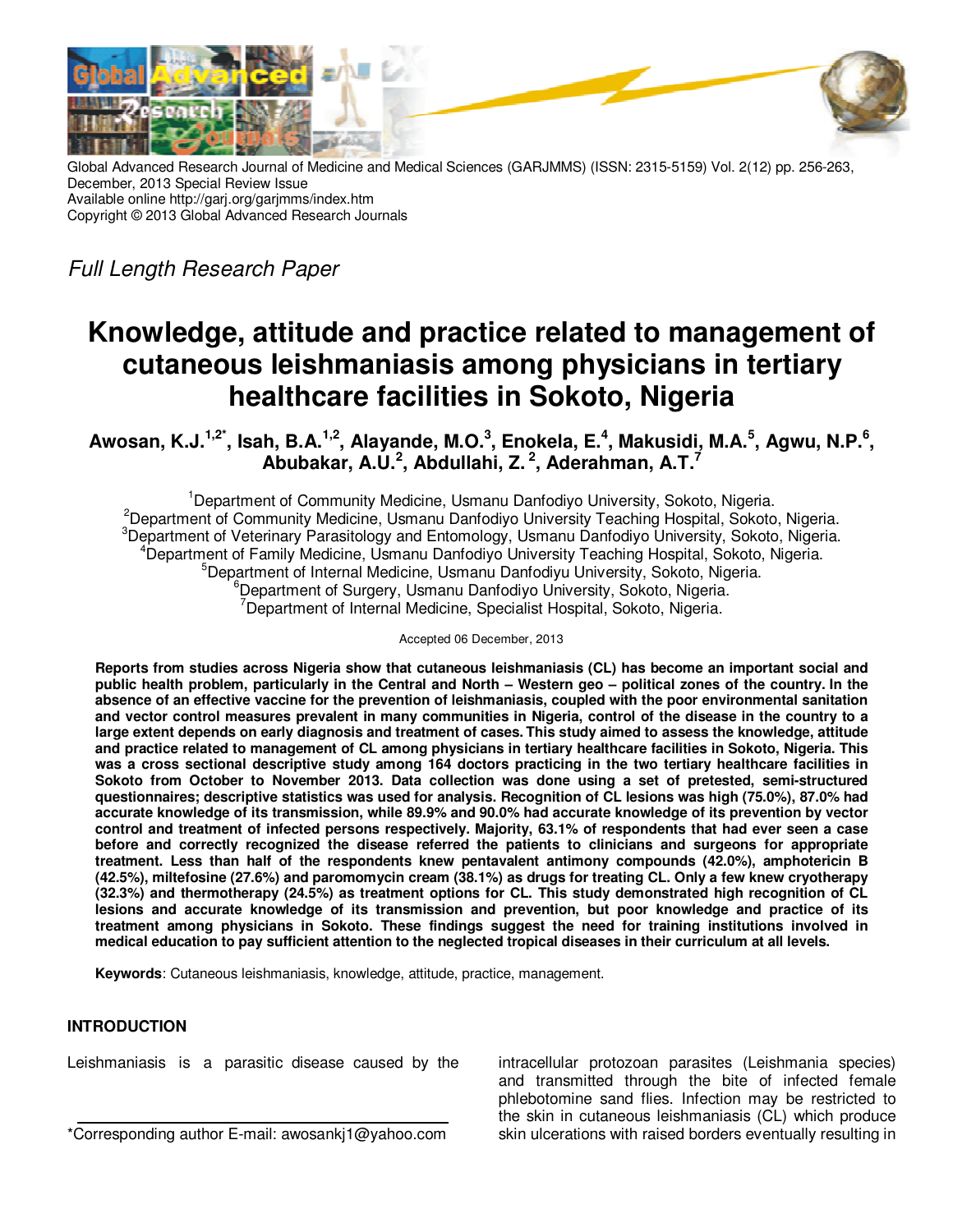scarring, to the mucous membrane in mucosal leishmaniasis, or spread to the internal organs especially the spleen, liver and bone marrow in visceral leishmaniasis (VL) eventually resulting in death if severe and left untreated. (Choi and Lerner, 2002; Clen, 2010).

Leishmaniasis has been associated with poverty and also believed to constitute a serious impediment to socioeconomic development. As with many diseases of poverty that cause high morbidity but low mortality, the true burden of leishmaniasis remains largely invisible. This is partly because those most affected live in remote areas, and partly because the social stigma associated with the deformities and disfiguring scars caused by the cutaneous form of the disease keeps patients hidden. Of the 350 million people at risk of the disease, an estimated 2 million new cases (1.5 million cases of cutaneous leishmaniasis and 500,000 cases of visceral leishmaniasis) occur annually, but only 600,000 cases were officially declared. About 12 million people were estimated to be currently infected, and the annual mortality from the disease was estimated at 60,000 (World Health Organization (WHO), 2013a).

While more than 90% of global visceral leishmaniasis cases occurred in just six countries (India, Bangladesh, Sudan, South Sudan, Brazil and Ethiopia), cutaneous leishmaniasis had a wider distribution with about 70 to 75% of global estimated cases occurring in ten countries that included Afghanistan, Algeria, Colombia, Brazil, Iran, Syria, Ethiopia, Sudan, Costa Rica and Peru. (Alvar et al., 2012).

Deadly epidemics of visceral leishmaniasis periodically flare up but go mostly unnoticed in spite of case–fatality rates as high as 10% or more. In the 1990s Sudan suffered a crisis with an excess mortality of 100,000 deaths among people at risk. More recently, as a result of epidemiological changes, a sharp increase in the overlapping of Human Immunodeficiency Virus (HIV) infection and visceral leishmaniasis has been observed, especially in intravenous drug users in South-Western Europe. The situation is expected to worsen in Africa and Asia where the prevalence and detection of HIV and leishmania co-infections remain largely underestimated (WHO, 2013b).

Reports from studies across Nigeria show that cutaneous leishmaniasis has become an important social and public health problem, particularly in the Central and North – Western geo-political zones of the country. In a community based survey in Plateau State, Central Nigeria, Igbe et al. (2009) reported a CL prevalence of 2.6%. In another study among students from 29 randomly selected primary and post primary schools in Kaduna, Kaduna State, North - Western Nigeria, Okwori et al. (2001) reported a prevalence of cutaneous leishmaniasis high enough (6.8%) to consider the State endemic for the disease. An outbreak of CL occurred in a secondary school in Sokoto, Sokoto State, North – Western Nigeria (the study area), in 2003, about 10% of the students were

diagnosed with the disease (Jiya et al., 2007).

Lack of awareness among clinicians and limited access to appropriate diagnostic methods were believed to be the major reasons why many cases of leishmania / HIV co-infection go undetected in Brazil (Rabello et al., 2003). An estimated 91% of cases of cutaneous leishmaniasis in South Sudan from 1999 to 2002 went unrecognized (Collin et al., 2006). Similarly, in India, as many as 20% of visceral leishmaniasis patients, disproportionately poor and females died before their disease was recognized (WHO, 2010). In essence, leishmaniasis appears to be the most neglected of the neglected tropical diseases (NTDs) with its poor victims virtually abandoned to suffer in silence.

Previous studies conducted in Sokoto, Nigeria (the study area) reported better response to safe, affordable and readily available drugs compared to the toxic, scarce and expensive pentavalent antimony compounds (sodium stibogluconate and meglumine antimonials) by patients treated for CL. A study by Opara and Ameh (2005) reported complete healing of ulcers (leaving a pale but smooth skin with no disfiguring cicatrix) within two to five weeks (maximum nine weeks) among 22 patients treated with a single dose of mectizan  $(200 - 400 \mu g/kg)$ weight), repeated at four weeks if no significant response was observed at the first evaluation, compared to ten and half weeks for patients that had surgical intervention (curettage) and dressing without mectizan administration. Among the 4 controls that took dapsone or rifampicin on the other hand, no healing was recorded even after 16 weeks.

In another study by Igbineweka et al. (2012) among 95 patients with leishmaniasis, of which 60 received topical silver nitrate as single dose, while 35 received intramuscular antimonial therapy (stibogluconate) at a dose of 20mg/kg body weight (up to a maximum dose of 850mg) daily for 21 days. On day 30 of treatment, complete healing of ulcers was recorded among 86.1% of patients treated with topical silver nitrate compared to 6.8% of patients treated with intramuscular antimonial therapy.

Studies conducted in cities in Nigeria such as Ibadan (Titus et al., 2010), Kano (Nabegu, 2010), Jos (Jatau, 2013) and Sokoto (Abiola et al., 2013) reported poor environmental hygiene with unsanitary waste disposal, thus providing breeding grounds for disease vectors. In addition, practice of other vector control measures such as use of insecticides treated nets (ITNs) was found to be low (13%) in Nigeria (National Population Commission (NPC) and ICF Macro, 2009).

In the absence of an effective vaccine for the prevention of leishmaniasis, coupled with the poor environmental sanitation and vector control measures prevalent in many communities in Nigeria, control of the disease in the country to a large extent depends on early diagnosis and treatment of cases. Accurate knowledge of diagnosis and treatment of cutaneous leishmaniasis by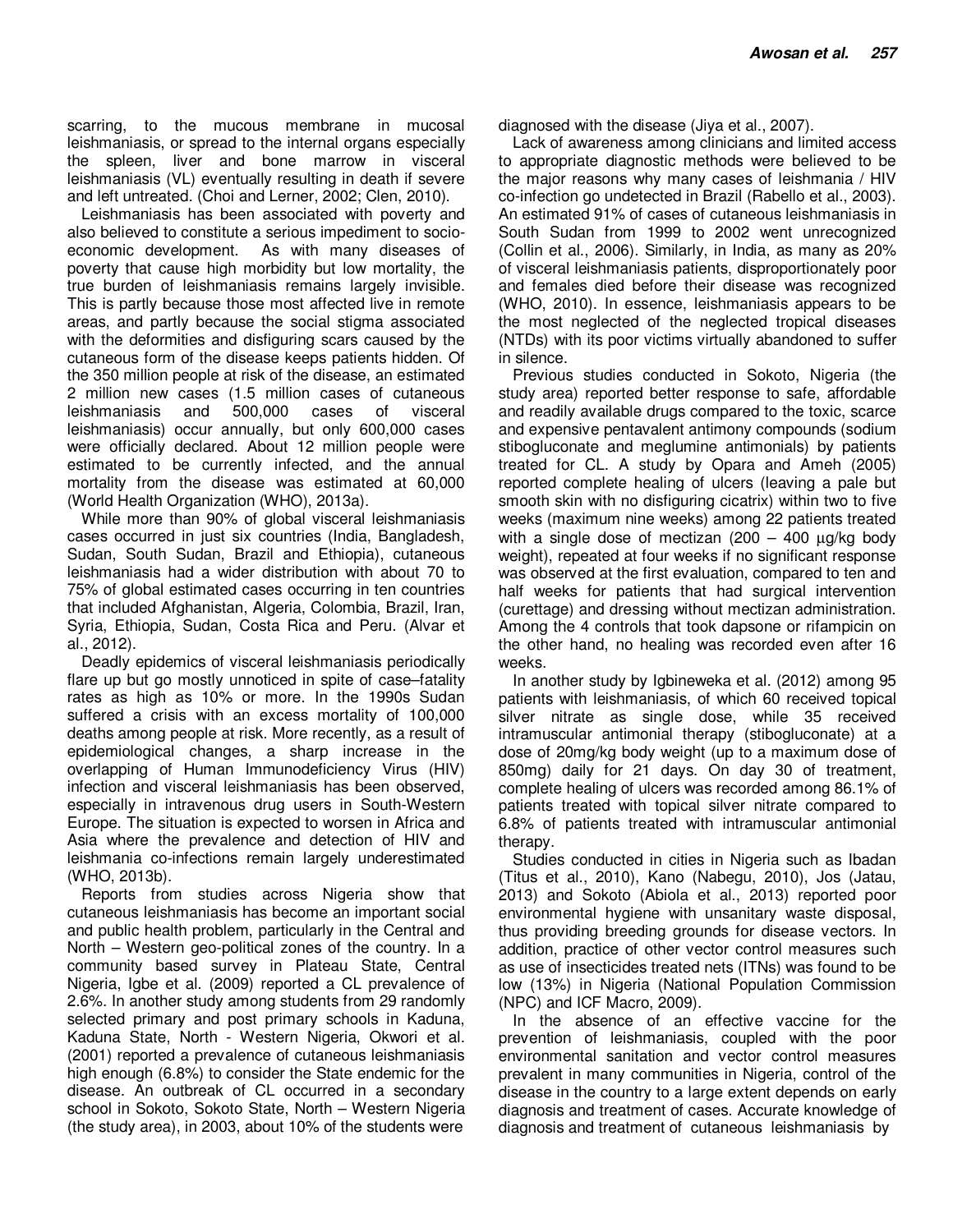physicians is therefore a sine qua non for effective control of the disease in Nigeria, thus assessment of the pattern of knowledge and practice related to management of the disease by physicians, as a foundation for the development of appropriate interventions aimed at bridging identified gaps and facilitating control of CL is of immense public health significance.

Despite the numerous reports of misdiagnosis of CL by physicians, only a few studies have examined their knowledge on diagnosis and treatment of the disease. This study was conducted to assess the knowledge, attitude and practice related to management of cutaneous leishmaniasis among physicians in tertiary healthcare facilities in Sokoto, Nigeria.

# **MATERIALS AND METHODS**

This was a cross sectional descriptive study conducted at the Usmanu Danfodiyo University Teaching Hospital and Specialist Hospital, Sokoto, Sokoto State, North – Western Nigeria, from October to November 2013. The hospitals provide healthcare services to the population in Sokoto and those referred from the other local government areas in the State; likewise the neighboring Kebbi and Zamfara States. The study population consisted of doctors practicing in the two tertiary healthcare facilities in Sokoto. All doctors practicing in the core clinical departments (community medicine, family medicine, internal medicine, pediatrics, obstetrics and gynaecology and surgery) were considered eligible for enrolment into the study.

The sample size was estimated at 150 using the formula for calculating sample size in a descriptive study (Ibrahim, 2009), 84.0% prevalence of knowledge of sandfly as the vector of the agent of leishmaniasis from a previous study (Ruoti et al., 2013), adjustment for desirable sample size for a population of 437 doctors in the two tertiary healthcare facilities, as obtained from institutional records (Araoye, 2004), and anticipated 95% response rate. The study subjects were selected by universal sampling, those that gave informed consent to participate in the study after explaining the objectives of the study to them were recruited consecutively as they present at the weekly departmental seminar presentations in their respective departments at the end of which 164 study subjects were eventually enrolled. A standardized semi-structured, self administered questionnaire was developed to obtain the required data. The questionnaire sought information on sociodemographic variables, recognition of CL (history of presenting complaints, pictures of typical CL lesion in various stages, and previous treatment offered to the patient were stated in the questionnaire), knowledge of diagnosis and treatment of CL and attitude towards CL. It was reviewed by senior colleagues in the Department of Community Medicine and Department of Veterinary

Parasitology and Entomology of the Usmanu Danfodiyo University, Sokoto. The necessary correction was made based on their inputs to ascertain content validity. The questionnaire was pre-tested in a pilot study among 9 doctors at Maryam Abacha Women and Children Hospital, Sokoto, Nigeria; the necessary adjustment was effected based on the observations made during the pretest. The instrument shows good internal consistency (Cronbach's alpha =  $0.85$ ) and stability (2 weeks testretest correlation coefficient was 0.71). Three resident doctors and two medical officers assisted in questionnaire administration after pre-training on conduct of survey research, the objectives of the study, selection of study subjects and questionnaire administration. Ethical permission to carry out the study was obtained from the Ethical and Education Research Committee of the Usmanu Danfodiyo University Teaching Hospital, Sokoto, Nigeria. Permission was obtained from the heads of the respective departments and informed consent was also obtained from the study subjects before questionnaire administration.

Data was analyzed using the SPSS version 20 computer statistical software package. Frequency distribution tables were constructed; cross tabulations were done to examine relationship between categorical variables. The Chi-square test was used to compare differences between proportions. Logistic regression analysis was used to determine the variables that predict recognition of CL lesions by the study subjects. All statistical analysis was set at 5% level of significance (i.e.  $p < 0.05$ ).

# **RESULTS**

The respondents were between 25 and 50 years in age  $(Mean = 33.26; SD = 4.31)$ . Majority, 122 (74.4%) of the 164 respondents were in the 30 to 39 years age group, followed by the 20 to 29 years age group (15.9%). Most of the respondents were males (75.0%), married (76.8%), and practiced Islam as religion (73.2%). The respondents were predominantly registrars (35.4%) and have spent less than 5 years in practice (73.2%) as shown in Table 1.

## **Recognition of cutaneous leishmaniasis lesions and management of previous cases seen by respondents**

Recognition of cutaneous leishmaniasis lesions by respondents is shown in Table 2. One hundred and twenty three (75.0%) of the 164 respondents recognized CL lesions. All the 6 consultants (100.0%), 28 of 33 senior registrars (84.8%), 25 of 30 medical officers (83.3%), 44 of 58 registrars (75.9%) and 21 of 37 house officers (56.8%) recognized CL lesions. The difference in recognition of CL lesions by the consultants compared to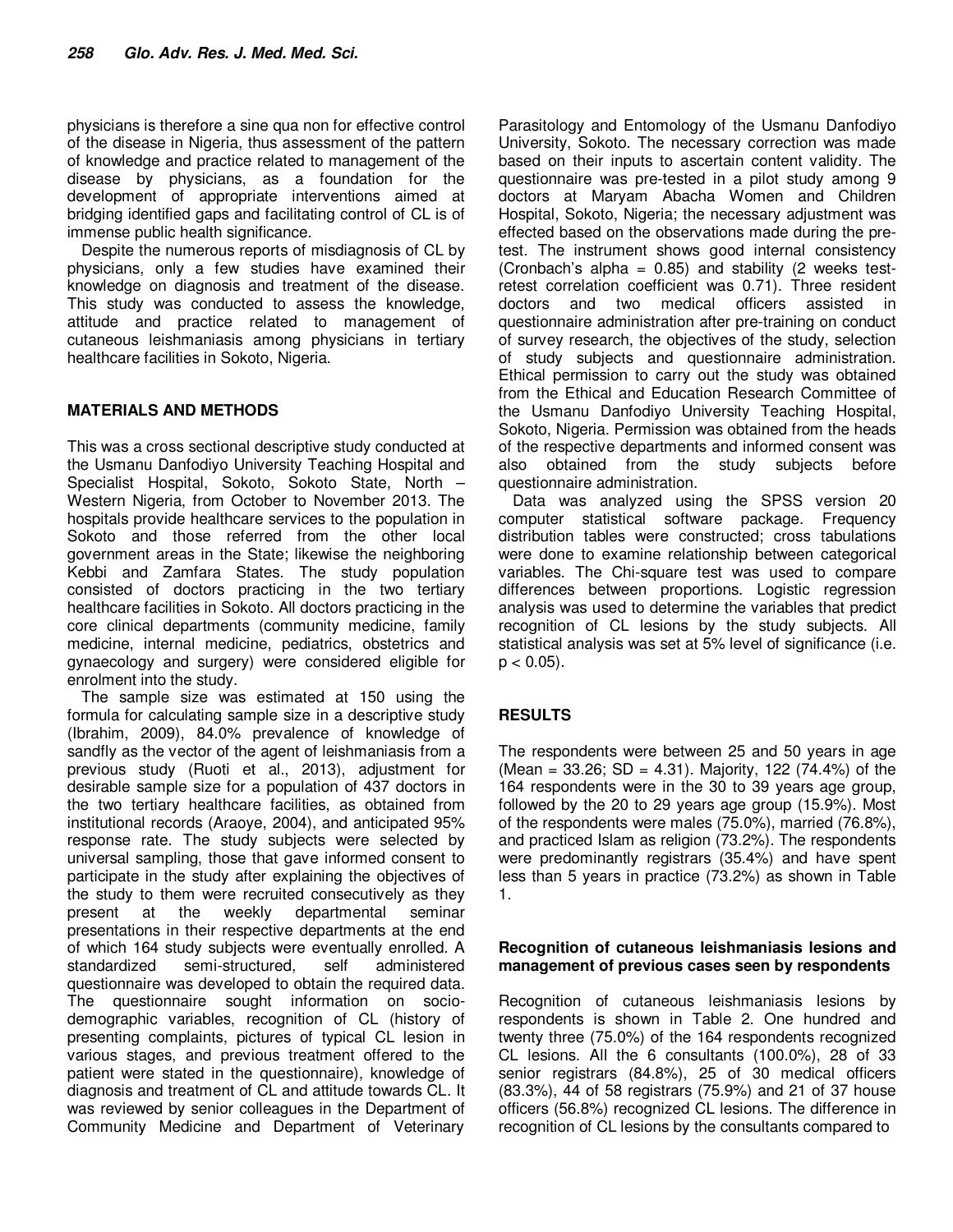| Socio-demographic profile     | Frequency (%) |
|-------------------------------|---------------|
| Age groups (in years)         |               |
| 20-29                         | 26 (15.9)     |
| 30-39                         | 122 (74.4)    |
| 40-49                         | 15(9.1)       |
| 50 and above                  | 1(0.6)        |
| Sex                           |               |
| Male                          | 123 (75.0)    |
| Female                        | 41 (25.0)     |
| <b>Marital status</b>         |               |
| Single                        | 34 (20.7)     |
| Married                       | 126 (76.8)    |
| Divorced                      | 1(0.6)        |
| Widowed                       | 3(1.8)        |
| Religion                      |               |
| Islam                         | 120 (73.2)    |
| Christianity                  | 44 (26.8)     |
| Rank                          |               |
| House officer                 | 37 (22.6)     |
| Medical officer               | 30 (18.3)     |
| Registrar                     | 58 (35.4)     |
| Senior registrar              | 33 (20.1)     |
| Consultant                    | 6(3.7)        |
| Length of practice (in years) |               |
| Less than 5                   | 120 (73.2)    |
| $5 - 9$                       | 32 (19.5)     |
| $10 - 14$                     | 8(4.9)        |
| $15 - 19$                     | 3(1.8)        |
| 20 and above                  | 1(0.6)        |

**Table 1.** Socio-demographic profile of respondents

**Table 2.** Recognition of cutaneous leishmaniasis lesions by respondents

| Rank of respondent | Correctly recognized CL lesions |           |  |
|--------------------|---------------------------------|-----------|--|
|                    | Yes                             | No        |  |
|                    | [N (%)]                         | [N (%)]   |  |
| House officer      | 21(56.8)                        | 16 (43.2) |  |
| Medical officer    | 25 (83.3)                       | 5(16.7)   |  |
| Registrar          | 44 (75.9)                       | 14(24.1)  |  |
| Senior registrar   | 28 (84.8)                       | 5(15.2)   |  |
| Consultant         | $6(100.0)^*$                    | 0(0)      |  |

 $*$  Statistically significant,  $p < 0.05$ 

the other ranks was found to be statistically significant ( $\chi^2$  $= 9.631$ ,  $p = 0.047$ ). In logistic regression model, rank of respondent was the only predictor of recognition of CL lesions (OR =  $2.372$ ,  $p = 0.019$ , 95% confidence interval

 $(CI) = 0.013 - 0.146$  as shown in Table 3.

One hundred and thirty (79.3%) of the 164 respondents reported ever seeing a similar case before. While 100 (76.9%) of the 130 respondents that reported ever seeing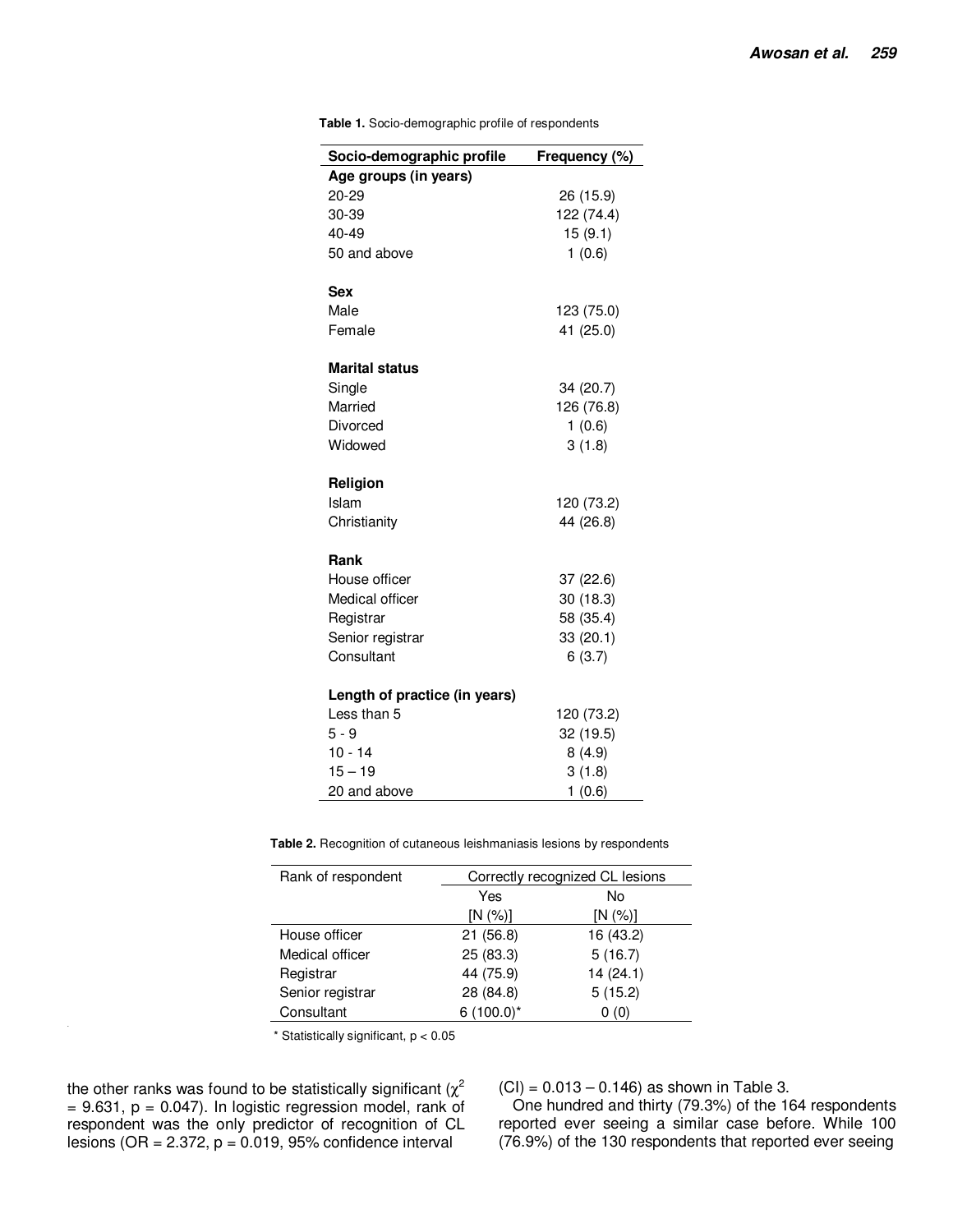**Table 3.** Predictor of recognition of cutaneous leishmaniasis lesions

| Variable                                       | <b>Odds ratio</b> | Sig.  | 95% CI                |
|------------------------------------------------|-------------------|-------|-----------------------|
|                                                | (OR)              |       | <b>Upper</b><br>Lower |
| Age (40 years and above versus below 40 years) | 0.702             | 0.484 | $-0.006 - 0.223$      |
| Length of practice (10 years and above versus  | 0.098             | 0.922 | $-0.118 - 0.107$      |
| below 10 years)                                |                   |       |                       |
| Rank (consultant versus other ranks)           | 2.372             | 0.019 | $0.013 - 0.146$       |
| Sex (male versus female)                       | 0.023             | 0.981 | $-0.162 - 0.159$      |

**Table 4.** Respondents' knowledge of transmission of cutaneous leishmaniasis

| Can CL be transmitted through                                      | <b>Response</b> |           |              |
|--------------------------------------------------------------------|-----------------|-----------|--------------|
| the following ways?                                                | Yes             | No        | I don't know |
|                                                                    | [No (%)]        | [No (%)]  | [No (%)]     |
| Close contact with an infected person $(N = 136)$                  | 32(23.5)        | 83 (61.0) | 21(15.4)     |
| Bathing with contaminated water ( $N = 134$ )                      | 35(26.1)        | 87 (64.9) | 12(9.0)      |
| Through the bite of infected mosquitoes $(N = 136)$                | 34(25.0)        | 85(62.5)  | 17(12.5)     |
| Through the bite of infected phlebotomine sand flies ( $N = 154$ ) | 134 (87.0)      | 7(4.5)    | 13(8.4)      |

a similar case before recognized CL lesions, more than half, 23 (56.1%) of the 41 respondents that misdiagnosed the disease reported ever seeing a similar case before.

Only 97 of the 100 respondents that reported ever seeing a similar case before and correctly recognized the disease indicated the criteria based on which they made the diagnosis. Thirty four (35.1%) reported clinical diagnosis only, 8 (8.2%) reported clinical diagnosis and wound swab microscopy culture and sensitivity, 45 (46.4%) reported clinical diagnosis and microscopy of tissue for parasite, and 10 (10.3%) reported clinical diagnosis and blood test for antibody to the parasite.

Similarly, only 92 of the 100 respondents that reported ever seeing a similar case before and correctly recognized the disease indicated how the case was managed. Majority 68 (63.1%) of the 92 respondents that had ever seen a case of CL before and correctly recognized the disease did not treat the patients, 37 (40.3%) and 21 (22.8%) referred the patients to clinicians and surgeons respectively for appropriate treatment, only 31 (33.7%) placed the patients on drugs while 3 (3.3%) performed surgical excision in addition to drug treatment.

## **Respondents' knowledge of transmission of cutaneous leishmaniasis**

Transmission of leishmaniasis through the bite of infected phlebotomine sand flies was known to majority, 87.0% of the respondents. However, a few among them had misconceptions of CL being transmissible through close contact with an infected person (23.5%), bathing with contaminated water (26.1%), and through the bite of infected mosquitoes (25.0%) as shown in Table 4.

Accurate knowledge of transmission of leishmaniasis through the bite of infected sand flies was demonstrated by all the consultants (100.0%) and house officers (100.0%), 89.0% of medical officers, 83.9% of senior registrars and 78.6% of registrars. There was no statistically significant difference in accurate knowledge of transmission of CL across the ranks ( $\chi^2$  = 15.473, p = 0.051)

## **Respondents' knowledge of diagnosis and treatment of cutaneous leishmaniasis**

Respondents' knowledge of diagnosis and treatment of cutaneous leishmaniasis is shown in Table 5. Majority, 92.2% of respondents knew microscopy of tissue specimen for parasite as a definitive diagnostic test for CL. Likewise blood test to detect antibody to the parasite was known to 70.0% of respondents. All the consultants (100.0%), 94.3% of registrars, 93.1% of house officers, 92.3% of medical officers and 86.7% of senior registrars knew microscopy of tissue specimen for parasite as a definitive diagnostic test for CL. There was no statistically significant difference in the knowledge of microscopy of tissue specimen for parasite as a definitive diagnostic test for CL across the ranks ( $\chi^2 = 6.331$ , p = 0.610).

Less than half, 44.9% of respondents knew drug treatment alone to be sufficient for the cure of CL. Most of the respondents (77.5%) believed that drug treatment should be combined with surgery to cure CL. Only a few of the respondents (across the ranks) knew cryotherapy (32.3%) and thermotherapy (24.5%) as treatment options for CL. Cryotherapy as a treatment option for CL was known to 66.7% of consultants, 42.9% of house officers,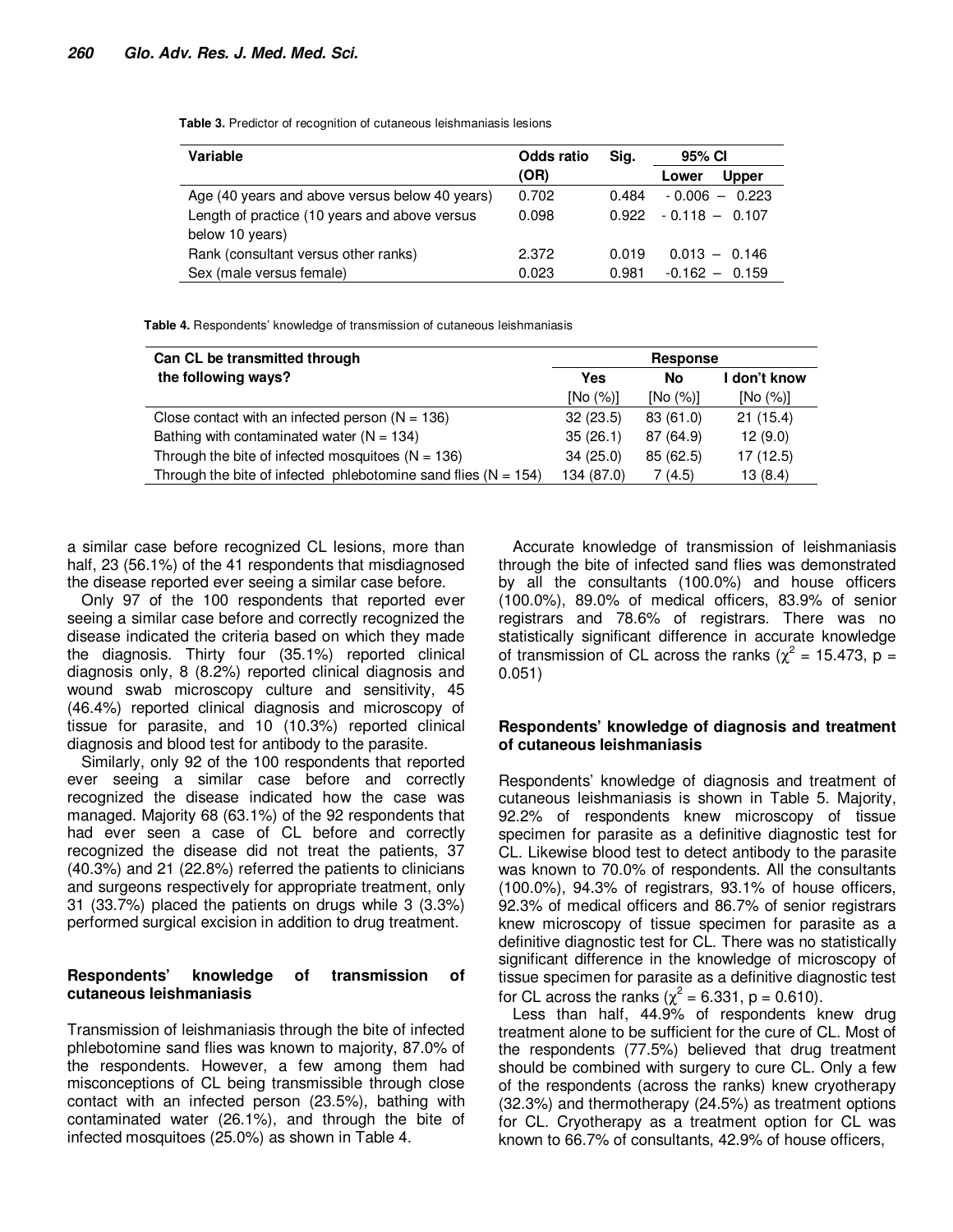**Table 5.** Respondents' knowledge of diagnosis and treatment of cutaneous leishmaniasis

| <b>Variable</b>                                                                        | <b>Response</b> |           |              |
|----------------------------------------------------------------------------------------|-----------------|-----------|--------------|
|                                                                                        | <b>Yes</b>      | No        | I don't know |
|                                                                                        | [No (%)]        | [No (%)]  | [No (%)]     |
| Which of the following do you know as a way of making a<br>definitive diagnosis of CL? |                 |           |              |
| Clinical diagnosis only $(N = 116)$                                                    | 17(14.7)        | 94(81.0)  | 5(4.3)       |
| Wound swab for microscopy culture and sensitivity ( $N = 104$ )                        | 32(30.8)        | 61(58.7)  | 11(10.6)     |
| Microscopy of tissue specimen for parasite ( $N = 141$ )                               | 130 (92.2)      | 8(5.7)    | 3(2.1)       |
| Blood test to detect antibody to parasite $(N = 110)$                                  | 77 (70.0)       | 18 (16.4) | 15 (13.6)    |
| Which of the following do you know as an appropriate treatment<br>for CL?              |                 |           |              |
| Drug treatment only ( $N = 127$ )                                                      | 57 (44.9)       | 68 (53.5) | 2(1.6)       |
| Surgical excision of nodule or ulcer only $(N = 100)$                                  | 3(3.0)          | 89 (89.0) | 8(8.0)       |
| Combination of drug treatment and surgery ( $N = 120$ )                                | 93 (77.5)       | 20(16.7)  | 7(5.8)       |
| Cryotherapy (using liquid nitrogen) ( $N = 96$ )                                       | 31(32.3)        | 21(21.9)  | 44 (45.8)    |
| Thermotherapy ( $N = 94$ )                                                             | 23(24.5)        | 15(16.0)  | 56 (59.6)    |
| Which of the following do you know as an effective drug for<br>treating CL?            |                 |           |              |
| Antibiotics (such as ampiclox, ciprofloxacin, etc) ( $N = 112$ )                       | 24(21.4)        | 70 (62.5) | 17(15.2)     |
| Dapsone ( $N = 104$ )                                                                  | 36 (34.6)       | 28 (26.9) | 40 (38.5)    |
| Pentavalent antimony compounds $(N = 119)$                                             | 50(42.0)        | 24 (20.2) | 45 (27.4)    |
| Amphotericin B ( $N = 120$ )                                                           | 51(42.5)        | 34(28.3)  | 35(29.2)     |
| Levamisole ( $N = 129$ )                                                               | 75 (58.1)       | 26(20.2)  | 28 (21.7)    |
| Miltefosine ( $N = 116$ )                                                              | 32(27.6)        | 13(11.2)  | 71 (61.2)    |
| Topical application of paromomycin cream $(N = 97)$                                    | 37(38.1)        | 16 (16.5) | 44 (45.4)    |

38.1% of medical officers, 26.7% of senior registrars and 22.2% of registrars. The difference observed in the knowledge of cryotherapy as treatment option for CL across the ranks was not statistically significant ( $\chi^2$  = 7.233,  $p = 0.512$ . Similarly, thermotherapy as a treatment option for CL was known to half, 50.0% of consultants, 47.4% of medical officers, 27.3% of house officers, 20.0% of senior registrars and 11.1% of registrars. The difference in the knowledge of thermotherapy as a treatment option for CL across the ranks was also not statistically significant ( $\chi^2$  = 14.379, p  $= 0.072$ ).

Less than half of respondents knew the conventional drugs for treating CL, 42.0% and 42.5% of respondents knew pentavalent antimony compounds and amphotericin B respectively as effective drugs for treating CL. A fairly good proportion, 58.1% of respondents knew levamisole, while a few knew dapsone (34.6%), miltefosine (27.6%) and topical application of paromomycin cream (38.1%) as medications for CL. In logistic regression models, there was no predictor of accurate knowledge of treatment of CL.

## **Respondents' knowledge of prevention and control of cutaneous leishmaniasis**

Table 6 shows respondents' knowledge of prevention and control of cutaneous leishmaniasis. Majority, 89.9% and 90.0% of respondents knew vector control and treatment of infected persons respectively as ways of preventing and controlling CL. About a third, 34.9% and 31.7% of respondents erroneously perceived avoiding close contact with an infected person and avoiding bathing with contaminated water respectively as ways of preventing and controlling CL.

A few, 17.5% of respondents believed CL to be preventable by immunization.

#### **Respondents' attitude to cutaneous leishmaniasis**

Majority, 91.6% of the respondents had seen less than 10 cases of CL since they have been practicing in Sokoto. Barely half, 87 (53.0%) of the 164 respondents considered CL as an important public health problem in Sokoto.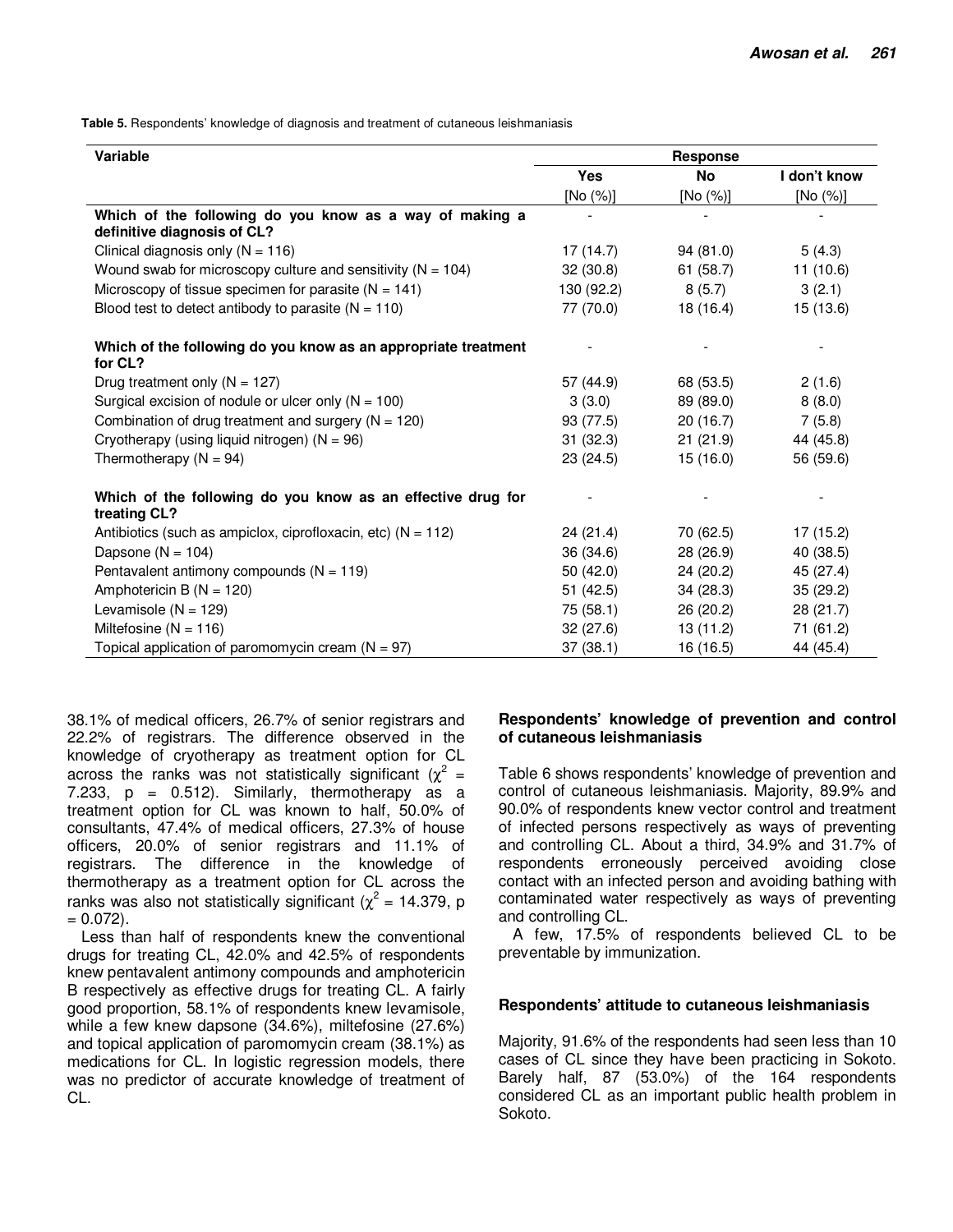| Can CL be prevented or controlled through               | Response   |           |              |
|---------------------------------------------------------|------------|-----------|--------------|
| the following ways?                                     | Yes        | <b>No</b> | I don't know |
|                                                         | [No (%)]   | [No (%)]  | [No (%)]     |
| Avoid close contact with an infected person $(N = 126)$ | 44 (34.9)  | 72 (57.1) | 9(7.1)       |
| Avoid bathing with contaminated water ( $N = 123$ )     | 39(31.7)   | 70 (56.9) | 14 (11.2)    |
| Vector control $(N = 148)$                              | 133 (89.9) | 10(6.8)   | 5(3.4)       |
| Treatment of an infected person $(N = 130)$             | 117 (90.0) | 5(3.8)    | 8(6.2)       |
| Immunization ( $N = 114$ )                              | 20(17.5)   | 47 (41.2) | 47 (41.3)    |

**Table 6.** Respondents' knowledge of prevention and control of cutaneous leishmaniasis

## **DISCUSSION**

Recognition of cutaneous leishmaniasis was high (75.0%) among the respondents in this study, they also demonstrated high knowledge of CL transmission by phlebotomine sand flies (87.0%) and its prevention by both vector control (89.9%) and treatment of infected persons (90.0%). Similar to the findings in this study, Ruoti et al. (2013) also reported high knowledge of transmission of CL by phlenotomine sand flies (84.0%) among healthcare professionals in a community based survey in Paraguay. The misdiagnosis of the disease by 25.0% of the respondents could be related to the low number of patients presenting to the physicians with typical lesions of the disease in Sokoto. Majority, 91.6% of the respondents had seen less than 10 cases of CL since they have been practicing in Sokoto. Bailey and Langman (2013) had reported misdiagnosis of the disease in a 19 year old British solder that developed CL on his neck after taking part in a jungle warfare training, as CL was a rare disease in the United Kingdom.

Similar to the consultants, all the house officers knew CL to be transmitted by phlebotomine sand flies, in contrast to the resident doctors and medical officers. This could be related to the fact that the house officers graduated from the medical schools less than a year ago with fresh memories of the various diseases (common, rare or neglected) they were made to study as medical students; in addition, they could have been more closely supervised by the consultants. Saberi et al. (2012) also reported high level of knowledge of transmission of CL by phlebotomine sand flies (97.9%) in a study among students in Isfahan.

Similarly, majority of the respondents (92.2%) knew microscopy of tissue specimen for parasite for a definitive diagnosis of the disease. This is in conformity with established standard procedure for the diagnosis of CL (Centers for Disease Control (CDC), 2013). Diagnosis of CL is often clinical in areas where the disease is endemic, but blood test for antibody to the parasite has been found to be useful in cases that are not clinically apparent.

Recently, molecular biology has become widely applicable and more sensitive than the other diagnostic tests for CL. A study by Bensoussan et al. (2006)

reported higher sensitivity (98.7%) using kinetoplast DNA (kDNA) polymerase chain reaction (PCR) in diagnosing CL compared with 62.8% for parasite culture only, 74.4% for microscopy only, and 83.3% for a combination of parasite culture and microscopy.

Even though the respondents had poor knowledge of the conventional drugs for treating CL, a fairly good proportion (58.1%) knew levamisole as a drug for treating the disease. Levamisole appears to be the most commonly prescribed drug for the disease in Sokoto in recent years, this could be related to its efficacy, availability, affordability and absence of severe side effects associated with the conventional antimony compounds.

Also, majority 68 (63.1%) of the 92 respondents that had ever seen a case of CL before and correctly recognized the disease did not treat the patients, 37 (40.3%) and 21 (22.8%) referred the patients to clinicians and surgeons respectively for appropriate treatment. This is of immense public health significance and reassuring as it implies that the respondents adhere to standard protocol in managing their patients, and by inference, a high quality of healthcare services in the two tertiary healthcare facilities in Sokoto, Nigeria. Although it was not part of the objectives of this study, it made an evaluation of process in the health facilities used for the study. Evaluation of process (all activities, procedures and tasks performed in a facility) has been identified in the Donabedian model as one of the three components of the system for the assessment of quality of healthcare services provided in healthcare facilities. The other components included structural elements (human and physical resources) and outcome (infection rate, mortality rate and patient satisfaction rate) (WHO, 2004). This highlights the importance of a study of this kind not only as a tool for quality assessment, but also a foundation for quality assurance and catalyst for quality improvement.

Only a few of the respondents (across the ranks) knew cryotherapy (32.3%) and thermotherapy (24.5%) as treatment options for CL. Cryotherapy has been found to be very effective in treating CL compared with the current treatment regimens, even when used as the sole modality with a cure rate approaching 92.0% (Kunzier, 2013). Similarly, a study by Lopez et al. (2013) reported no statistically significant difference in the efficacy